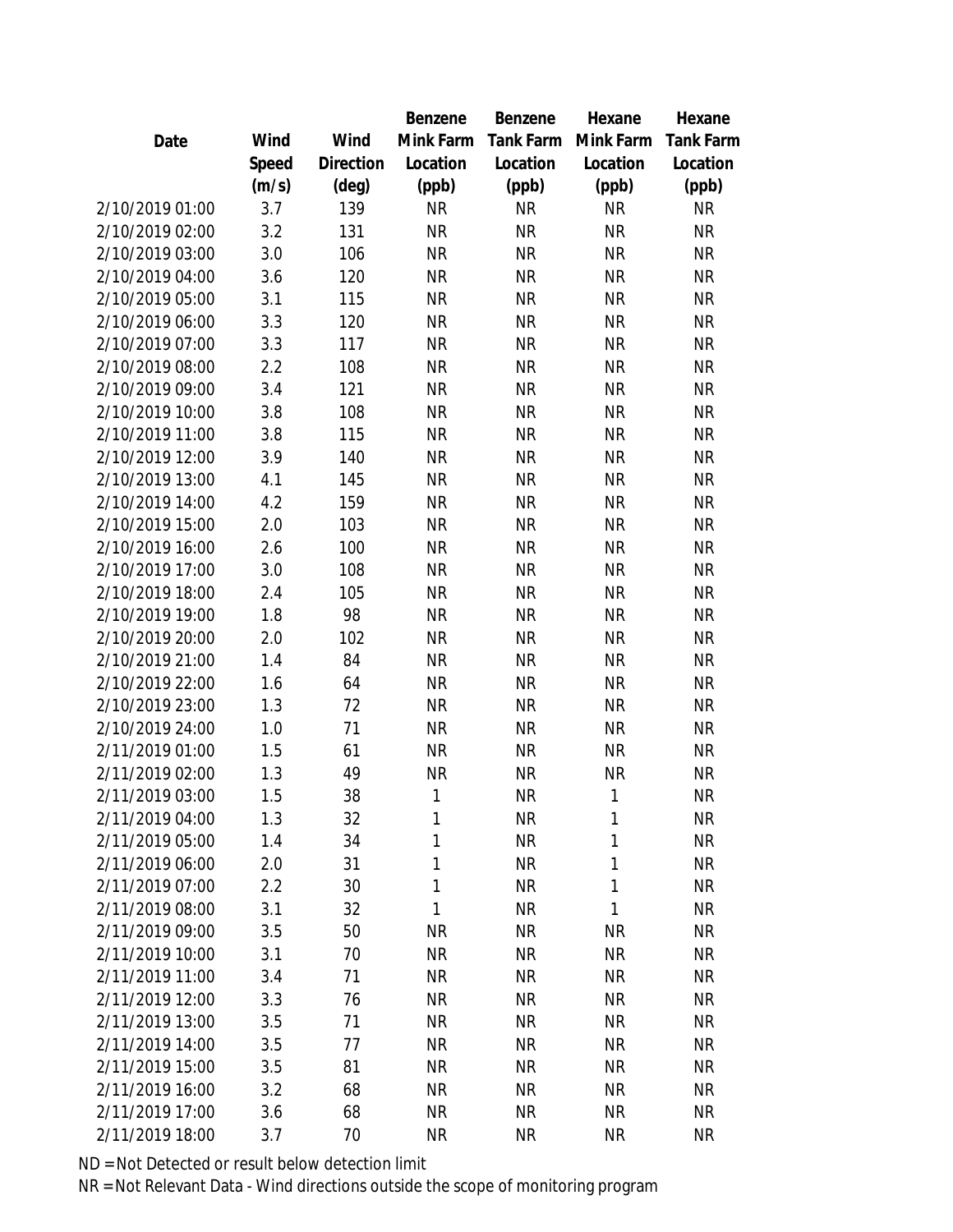|                 |        |                | Benzene   | Benzene   | Hexane    | Hexane    |
|-----------------|--------|----------------|-----------|-----------|-----------|-----------|
| Date            | Wind   | Wind           | Mink Farm | Tank Farm | Mink Farm | Tank Farm |
|                 | Speed  | Direction      | Location  | Location  | Location  | Location  |
|                 | (m/s)  | $(\text{deg})$ | (ppb)     | (ppb)     | (ppb)     | (ppb)     |
| 2/11/2019 19:00 | 3.6    | 72             | <b>NR</b> | <b>NR</b> | <b>NR</b> | <b>NR</b> |
| 2/11/2019 20:00 | 3.7    | 74             | <b>NR</b> | <b>NR</b> | <b>NR</b> | <b>NR</b> |
| 2/11/2019 21:00 | 4.2    | 78             | <b>NR</b> | <b>NR</b> | <b>NR</b> | <b>NR</b> |
| 2/11/2019 22:00 | 3.9    | 78             | <b>NR</b> | <b>NR</b> | <b>NR</b> | <b>NR</b> |
| 2/11/2019 23:00 | 4.0    | 83             | <b>NR</b> | <b>NR</b> | <b>NR</b> | <b>NR</b> |
| 2/11/2019 24:00 | 3.5    | 81             | <b>NR</b> | <b>NR</b> | <b>NR</b> | <b>NR</b> |
| 2/12/2019 01:00 | 3.1    | 74             | <b>NR</b> | <b>NR</b> | <b>NR</b> | <b>NR</b> |
| 2/12/2019 02:00 | 2.8    | 71             | <b>NR</b> | <b>NR</b> | <b>NR</b> | <b>NR</b> |
| 2/12/2019 03:00 | NoData | NoData         | NoData    | NoData    | NoData    | NoData    |
| 2/12/2019 04:00 | NoData | NoData         | NoData    | NoData    | NoData    | NoData    |
| 2/12/2019 05:00 | NoData | NoData         | NoData    | NoData    | NoData    | NoData    |
| 2/12/2019 06:00 | NoData | NoData         | NoData    | NoData    | NoData    | NoData    |
| 2/12/2019 07:00 | NoData | NoData         | NoData    | NoData    | NoData    | NoData    |
| 2/12/2019 08:00 | NoData | NoData         | NoData    | NoData    | NoData    | NoData    |
| 2/12/2019 09:00 | NoData | NoData         | NoData    | NoData    | NoData    | NoData    |
| 2/12/2019 10:00 | NoData | NoData         | NoData    | NoData    | NoData    | NoData    |
| 2/12/2019 11:00 | NoData | NoData         | NoData    | NoData    | NoData    | NoData    |
| 2/12/2019 12:00 | NoData | NoData         | NoData    | NoData    | NoData    | NoData    |
| 2/12/2019 13:00 | NoData | NoData         | NoData    | NoData    | NoData    | NoData    |
| 2/12/2019 14:00 | NoData | NoData         | NoData    | NoData    | NoData    | NoData    |
| 2/12/2019 15:00 | NoData | NoData         | NoData    | NoData    | NoData    | NoData    |
| 2/12/2019 16:00 | NoData | NoData         | NoData    | NoData    | NoData    | NoData    |
| 2/12/2019 17:00 | NoData | NoData         | NoData    | NoData    | NoData    | NoData    |
| 2/12/2019 18:00 | NoData | NoData         | NoData    | NoData    | NoData    | NoData    |
| 2/12/2019 19:00 | NoData | NoData         | NoData    | NoData    | NoData    | NoData    |
| 2/12/2019 20:00 | NoData | NoData         | NoData    | NoData    | NoData    | NoData    |
| 2/12/2019 21:00 | NoData | NoData         | NoData    | NoData    | NoData    | NoData    |
| 2/12/2019 22:00 | NoData | NoData         | NoData    | NoData    | NoData    | NoData    |
| 2/12/2019 23:00 | NoData | NoData         | NoData    | NoData    | NoData    | NoData    |
| 2/12/2019 24:00 | NoData | NoData         | NoData    | NoData    | NoData    | NoData    |
| 2/13/2019 01:00 | NoData | NoData         | NoData    | NoData    | NoData    | NoData    |
| 2/13/2019 02:00 | NoData | NoData         | NoData    | NoData    | NoData    | NoData    |
| 2/13/2019 03:00 | NoData | NoData         | NoData    | NoData    | NoData    | NoData    |
| 2/13/2019 04:00 | NoData | NoData         | NoData    | NoData    | NoData    | NoData    |
| 2/13/2019 05:00 | NoData | NoData         | NoData    | NoData    | NoData    | NoData    |
| 2/13/2019 06:00 | NoData | NoData         | NoData    | NoData    | NoData    | NoData    |
| 2/13/2019 07:00 | NoData | NoData         | NoData    | NoData    | NoData    | NoData    |
| 2/13/2019 08:00 | NoData | NoData         | NoData    | NoData    | NoData    | NoData    |
| 2/13/2019 09:00 | NoData | NoData         | NoData    | NoData    | NoData    | NoData    |
| 2/13/2019 10:00 | NoData | NoData         | NoData    | NoData    | NoData    | NoData    |
| 2/13/2019 11:00 | NoData | NoData         | NoData    | NoData    | NoData    | NoData    |
| 2/13/2019 12:00 | NoData | NoData         | NoData    | NoData    | NoData    | NoData    |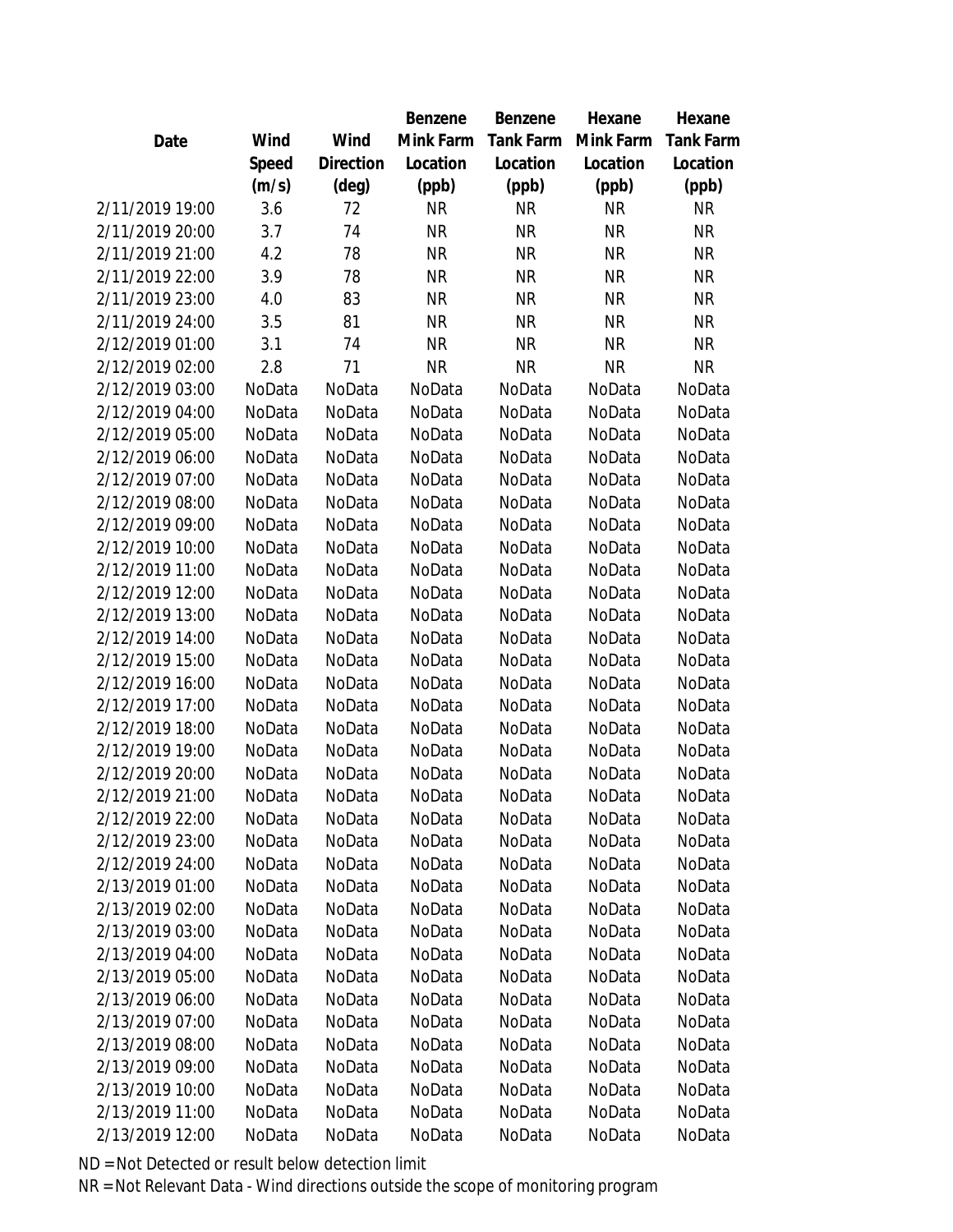|                 |        |           | Benzene   | <b>Benzene</b> | Hexane    | Hexane           |
|-----------------|--------|-----------|-----------|----------------|-----------|------------------|
| Date            | Wind   | Wind      | Mink Farm | Tank Farm      | Mink Farm | <b>Tank Farm</b> |
|                 | Speed  | Direction | Location  | Location       | Location  | Location         |
|                 | (m/s)  | (deg)     | (ppb)     | (ppb)          | (ppb)     | (ppb)            |
| 2/13/2019 13:00 | NoData | NoData    | NoData    | NoData         | NoData    | NoData           |
| 2/13/2019 14:00 | NoData | NoData    | NoData    | NoData         | NoData    | NoData           |
| 2/13/2019 15:00 | NoData | NoData    | NoData    | NoData         | NoData    | NoData           |
| 2/13/2019 16:00 | NoData | NoData    | NoData    | NoData         | NoData    | NoData           |
| 2/13/2019 17:00 | NoData | NoData    | NoData    | NoData         | NoData    | NoData           |
| 2/13/2019 18:00 | NoData | NoData    | NoData    | NoData         | NoData    | NoData           |
| 2/13/2019 19:00 | NoData | NoData    | NoData    | NoData         | NoData    | NoData           |
| 2/13/2019 20:00 | NoData | NoData    | NoData    | NoData         | NoData    | NoData           |
| 2/13/2019 21:00 | NoData | NoData    | NoData    | NoData         | NoData    | NoData           |
| 2/13/2019 22:00 | NoData | NoData    | NoData    | NoData         | NoData    | NoData           |
| 2/13/2019 23:00 | NoData | NoData    | NoData    | NoData         | NoData    | NoData           |
| 2/13/2019 24:00 | NoData | NoData    | NoData    | NoData         | NoData    | NoData           |
| 2/14/2019 01:00 | NoData | NoData    | NoData    | NoData         | NoData    | NoData           |
| 2/14/2019 02:00 | NoData | NoData    | NoData    | NoData         | NoData    | NoData           |
| 2/14/2019 03:00 | NoData | NoData    | NoData    | NoData         | NoData    | NoData           |
| 2/14/2019 04:00 | NoData | NoData    | NoData    | NoData         | NoData    | NoData           |
| 2/14/2019 05:00 | NoData | NoData    | NoData    | NoData         | NoData    | NoData           |
| 2/14/2019 06:00 | 4.1    | 185       | <b>NR</b> | 1              | <b>NR</b> | 1                |
| 2/14/2019 07:00 | 4.0    | 181       | <b>NR</b> | 1              | <b>NR</b> | 1                |
| 2/14/2019 08:00 | 4.9    | 180       | <b>NR</b> | 1              | <b>NR</b> | 1                |
| 2/14/2019 09:00 | 5.4    | 173       | <b>NR</b> | 1              | <b>NR</b> | 1                |
| 2/14/2019 10:00 | 4.9    | 175       | <b>NR</b> | 1              | <b>NR</b> | 1                |
| 2/14/2019 11:00 | 4.9    | 180       | <b>NR</b> | 1              | <b>NR</b> | 1                |
| 2/14/2019 12:00 | 4.4    | 185       | <b>NR</b> | 1              | <b>NR</b> | 1                |
| 2/14/2019 13:00 | 4.4    | 173       | <b>NR</b> | 1              | <b>NR</b> | 1                |
| 2/14/2019 14:00 | 3.0    | 176       | <b>NR</b> | <b>NR</b>      | <b>NR</b> | <b>NR</b>        |
| 2/14/2019 15:00 | 4.0    | 179       | <b>NR</b> | 1              | <b>NR</b> | 1                |
| 2/14/2019 16:00 | 3.6    | 184       | <b>NR</b> | 1              | <b>NR</b> | 1                |
| 2/14/2019 17:00 | 3.7    | 195       | <b>NR</b> | 1              | <b>NR</b> | 1                |
| 2/14/2019 18:00 | 4.4    | 212       | <b>NR</b> | 1              | <b>NR</b> | 1                |
| 2/14/2019 19:00 | 4.0    | 207       | <b>NR</b> | 1              | <b>NR</b> | 1                |
| 2/14/2019 20:00 | 4.5    | 232       | 1         | 1              | 1         | 1                |
| 2/14/2019 21:00 | 4.7    | 266       | 1         | 1              | 1         | 1                |
| 2/14/2019 22:00 | 4.3    | 273       | 1         | 1              | 1         | 1                |
| 2/14/2019 23:00 | 4.9    | 276       | 1         | <b>NR</b>      | 1         | <b>NR</b>        |
| 2/14/2019 24:00 | 6.0    | 283       | 1         | <b>NR</b>      | 1         | <b>NR</b>        |
| 2/15/2019 01:00 | 7.4    | 297       | 1         | <b>NR</b>      | 1         | <b>NR</b>        |
| 2/15/2019 02:00 | 7.2    | 301       | 1         | <b>NR</b>      | 1         | <b>NR</b>        |
| 2/15/2019 03:00 | 7.4    | 294       | 1         | <b>NR</b>      | 1         | <b>NR</b>        |
| 2/15/2019 04:00 | 7.2    | 299       | 1         | <b>NR</b>      | 1         | NR.              |
| 2/15/2019 05:00 | 5.9    | 290       | 1         | <b>NR</b>      | 1         | <b>NR</b>        |
| 2/15/2019 06:00 | 6.0    | 287       | 1         | <b>NR</b>      | 1         | <b>NR</b>        |